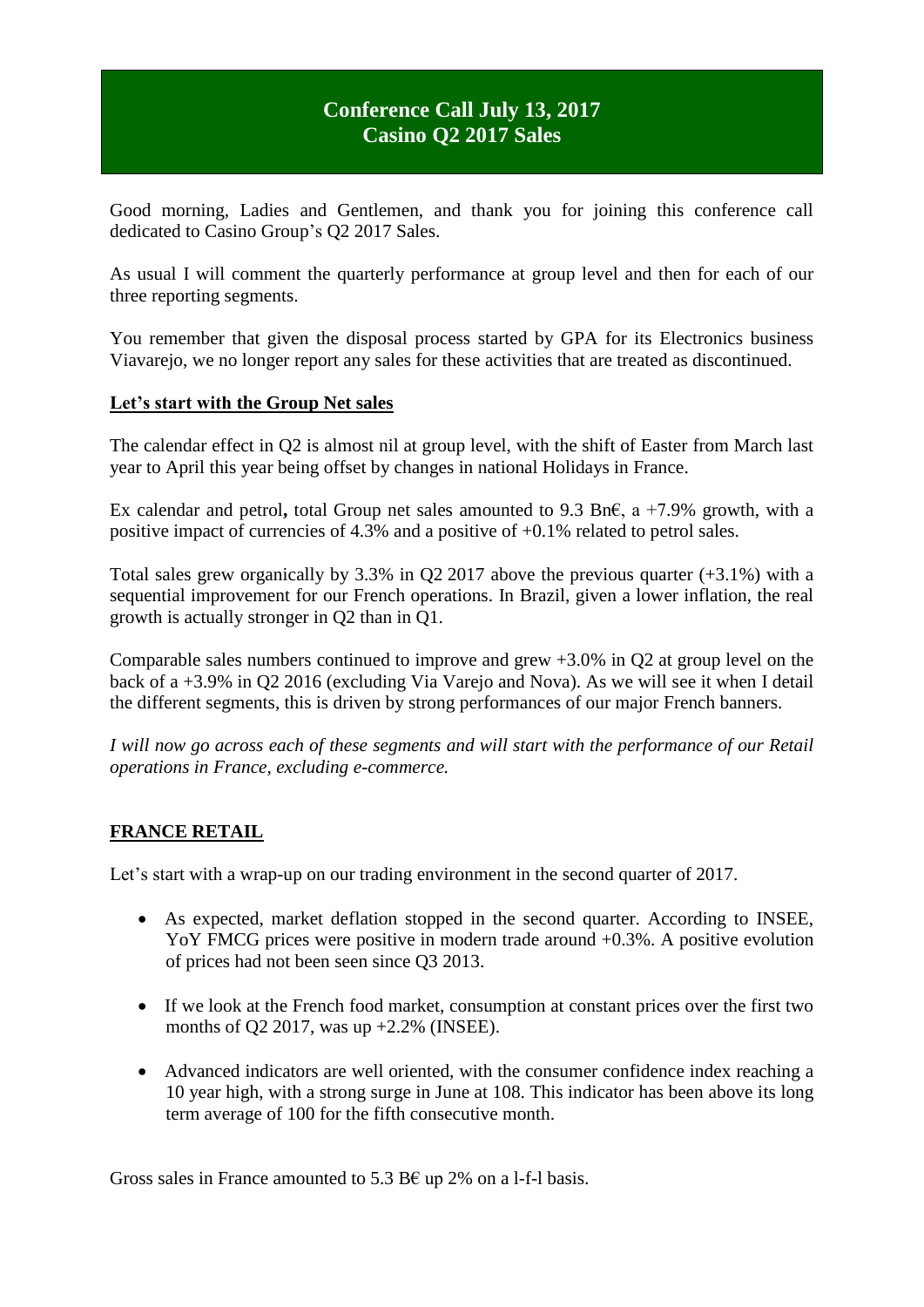Net sales grew  $+1.8$  l-f-l of which  $+2.9\%$  in food. Our retail banners outperformed the French food market in Q2:

- City center banners enjoyed a strong improvement of their traffic which supported sales
- Better execution in fresh products and improvement execution in HM and SM delivered goods results
- Omni-channel initiatives are well perceived by customers

Let's review first the Business units we operate in the SM and Proximity formats and which account for 62% of our French sales.

**Monoprix** posted a strong +3.6% in their lfl sales in Q2, the best quarter since 2011. Traffic was up +3.5%. Several initiatives supported the business: a stronger penetration of the loyalty card, extended openings hours, strong on line sales, success of delivery options.

Food and non-food categories performed well. All Non -food categories: Textile, Home furnishing and Health and beauty (31% of the sales) were positive in this quarter.

Organic sales of Monoprix were up  $+3.9\%$ . Stores opening offset the temporary impact of the renovation of two important flagships in Paris and Versailles, presently closed.

**Supermarchés Casino** grew organically +2.3% and 3.2 % in comparable sales. Traffic increased and market share up was +0.1pt on a cumulative basis end of P6. Focus on key product families like fresh and gourmet, with more service and improvement of delivery options such as click and collect and fast Home delivery were top priorities of the management.

**Franprix** comparable sales grew +3.2 % 1-f-1, thanks to a strong traffic improvement of +6.4% with the finalisation of the roll out of the Mandarine concept, 73% of the 880 stores have now been renovated of which 95% of the integrated stores as of June 2017. As expected, organic sales are now positive +2.6%, with 30 openings in H1. Franprix has been awarded the "cross canal" award by LSA a major magazine of the retail industry.

The **Proximity** sales were only slightly negative for our integrated stores in Q2, but quite positive for franchise networks Vival and Spar at +6.8%. If we consider the combined comparable growth of our integrated and franchised stores, l-f-l were positive +2.5%

The Petit Casino banner has continued to improve its assortment and to develop its franchised network.

**Leader Price** showed a +0.5% in 1-f-1 sales evolution with stable market share and traffic. Renovation under a new concept has been started, with 46 stores transformed as end of june 2017. Leader Price has 158 drives.

**Géant** posted a positive evolution of its 1-f-1 at 0.8% on the back of a strong  $+2.2$  % in Q2 2016. Selling spaces were reduced by -1.1% in H1, contributing an increase of +0.6% of the sales per Sqm.

Food sales were up  $+4\%$  (on the back of a  $+1.9\%$  in Q2 last year). This growth was supported by the strong results achieved for the fresh categories: Traiteur, Fruit and Vegetable, organic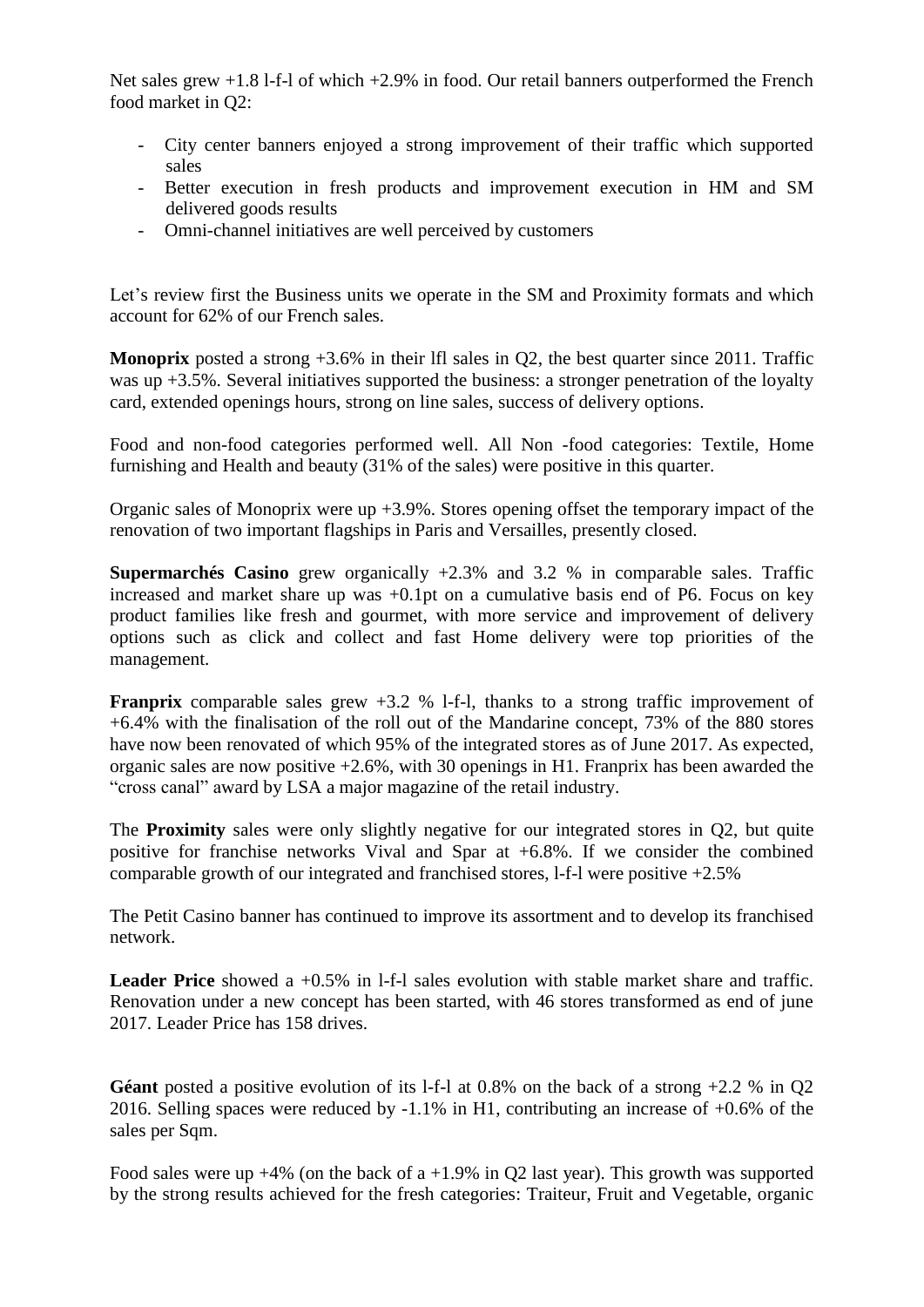ranges, which are at the center of the banner 2017 priorities as previously discussed. Géant increased its market share by 0.1pt in the last Kantar period.

Non-food sales were negative as expected with a demanding comparison base. The banner has 108 drives and is developing its multi-channel strategy with the support of Cdiscount. The on-line platform of our group is now the exclusive supplier of Géant for Technical and Home ranges, offering a one hour availability in store.

### **E- Commerce**

GMV of Cdiscount reached 685 M $\epsilon$  in Q2 2017, growing +7.4% adjusted for the discontinued activities and the leap year. Excluding the TV product families, where the comparison base was abnormally high last year and the change in the Sales period, GMV grew +11.5%, with a continuous acceleration during the quarter.

Market place sales accounted for 35% of volumes sold,  $+$  314 bp above the level of last year.

Traffic was again up double digit at +11.6%, with mobile visits representing now 59% of the total, up 767 bp Y-o-Y.

As per the panellist Kantar, Cdiscount increased its market share in may 2017 for high tech and House appliances by 151 bp. in value and 229 bp. in volume.

Cdiscount is continuously working on the improvement of the client experience, the enlargement and the pricing of its offer and on its delivery options.

*Let's move now to our Food retail activities in Latam which comprise Grupo Exito and GPA (excluding Viavarejo).*

## **LATAM FOOD**

In Q2 organic sales are up  $+6.4\%$  with l-f-l up  $+3.7\%$ , with a strong base in 2016 (organic growth  $+11.8\%$  and comparable  $+7.1\%$ )

In Brazil, GPA gross sales amounted to 3.3 B $\epsilon$  up 9.9% in organic.

Net sales sales of GPA were up +9.1% in organic and +5.9% on a comparable basis (vs 9.8%) and 5.8% respectively in Q1). Once adjusted for a food inflation lower by 300 bps in Q2 vs Q1, the second quarter shows an improvement of the sales momentum both for Assai and for Multivarejo.

- Assai continued to show impressive trends, above the Q1 figures: with a double digit traffic growth, an acceleration in comparable sales growth  $+13.5\%$  (vs  $+12.9\%$  in Q1) and  $+29.2\%$  (vs. 28.8% in Q1) in organic with 4 new stores added over the last quarter. Food inflation has continuously slowed down, to land at  $+2.3\%$  in O2 2017,  $vs +5.2\%$  in Q1 2017. Assai accounts for 40 % of the total sales vs. 34.4% a year ago and is gaining market share. Recently converted stores generate under the Assai banner 2.5 times more sales than under the Extra banner.